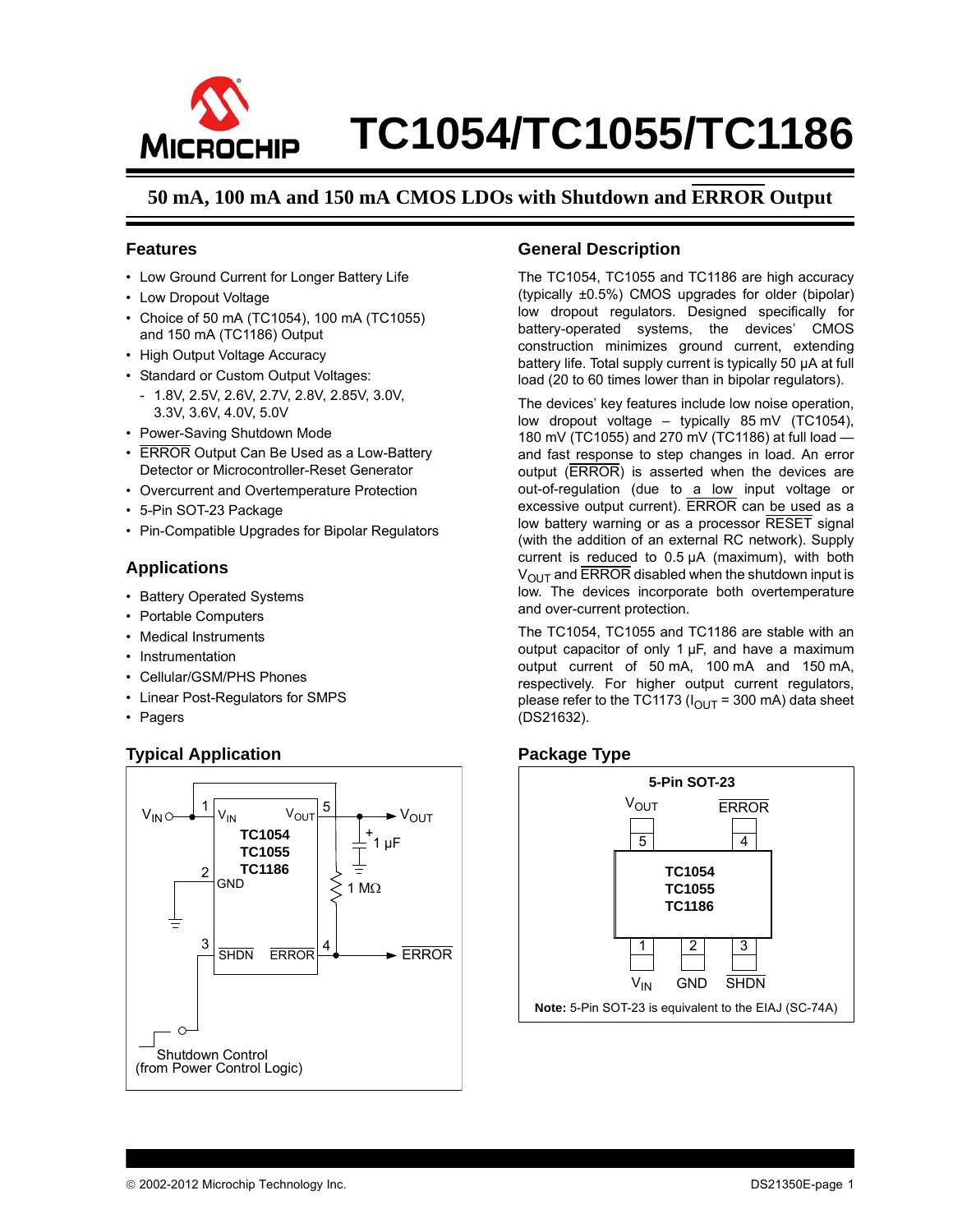#### <span id="page-1-9"></span>**1.0 ELECTRICAL CHARACTERISTICS**

#### <span id="page-1-10"></span>**Absolute Maximum Ratings †**

| Maximum Voltage on Any Pin $\ldots$ V <sub>IN</sub> +0.3V to -0.3V      |  |
|-------------------------------------------------------------------------|--|
| Operating Junction Temperature Range  -40°C <t<sub>J&lt; +125°C</t<sub> |  |
|                                                                         |  |

**† Notice:** Stresses above those listed under "Absolute Maximum Ratings" may cause permanent damage to the device. These are stress ratings only and functional operation of the device at these or any other conditions above those indicated in the operation sections of the specifications is not implied. Exposure to Absolute Maximum Rating conditions for extended periods may affect device reliability.

## **DC CHARACTERISTICS**

**Electrical Specifications:** Unless otherwise noted,  $V_{\text{IN}} = V_{\text{OUT}} + 1V$ ,  $I_{\text{L}} = 100 \mu\text{A}$ ,  $C_{\text{L}} = 3.3 \mu\text{F}$ ,  $\overline{\text{SHDN}} > V_{\text{IH}}$ ,  $T_{\text{A}} = +25^{\circ}\text{C}$ . **Boldface** type specifications apply for junction temperatures of -40°C to +125°C.

| <b>Parameters</b>            | Sym                                          | Min           | <b>Typ</b>    | Max          | <b>Units</b> | <b>Conditions</b>                |  |
|------------------------------|----------------------------------------------|---------------|---------------|--------------|--------------|----------------------------------|--|
| Input Operating Voltage      | $V_{IN}$                                     | 2.7           |               | 6.50         | $\vee$       | Note 8                           |  |
| Maximum Output Current       | <b>IOUTMAX</b>                               | 50            |               |              | mA           | <b>TC1054</b>                    |  |
|                              |                                              | 100           |               |              |              | <b>TC1055</b>                    |  |
|                              |                                              | 150           |               |              |              | <b>TC1186</b>                    |  |
| Output Voltage               | $V_{\text{OUT}}$                             | $V_R - 2.5\%$ | $V_R = 0.5\%$ | $V_R$ + 2.5% | V            | Note 1                           |  |
| V <sub>OUT</sub> Temperature | <b>TCV<sub>OUT</sub></b>                     |               | 20            |              | ppm/°C       | Note 2                           |  |
| Coefficient                  |                                              |               | 40            |              |              |                                  |  |
| Line Regulation              | $\Delta V_{\text{OUT}}/\Delta V_{\text{IN}}$ |               | 0.05          | 0.35         | $\%$         | $(V_R + 1V) \leq V_{IN} \leq 6V$ |  |
| <b>Load Regulation</b>       |                                              |               |               |              |              |                                  |  |
| TC1054; TC1055               | $\Delta V_{\text{OUT}}/V_{\text{OUT}}$       |               | 0.5           | $\mathbf{2}$ | $\%$         | (Note 3)                         |  |
| <b>TC1186</b>                |                                              |               | 0.5           | 3            |              | $I_1 = 0.1$ mA to $I_{OUTMAX}$   |  |

<span id="page-1-3"></span><span id="page-1-2"></span>**Note 1:**  $V_R$  is the regulator output voltage setting. For example:  $V_R$  = 1.8V, 2.5V, 2.7V, 2.85V, 3.0V, 3.3V, 3.6V, 4.0V, 5.0V.

- **2:** TC V<sub>OUT</sub> = (V<sub>OUTMAX</sub> V<sub>OUTMIN</sub>)x 10<sup>6</sup> V<sub>OUT</sub> x ΔT
- <span id="page-1-4"></span>**3:** Regulation is measured at a constant junction temperature using low-duty-cycle pulse testing. Load regulation is tested over a load range from 0.1 mA to the maximum specified output current. Changes in output voltage due to heating effects are covered by the thermal regulation specification.
- <span id="page-1-5"></span>**4:** Dropout voltage is defined as the input to output differential at which the output voltage drops 2% below its nominal value.
- <span id="page-1-7"></span>**5:** Thermal Regulation is defined as the change in output voltage at a time T after a change in power dissipation is applied, excluding load or line regulation effects. Specifications are for a current pulse equal to  $I_{LMAX}$ at  $V_{IN}$  = 6V for T = 10 ms.
- <span id="page-1-0"></span>**6:** The maximum allowable power dissipation is a function of ambient temperature, the maximum allowable junction temperature and the thermal resistance from junction-to-air (i.e.,  $T_A$ ,  $T_A$ ,  $\theta_{JA}$ ). Exceeding the maximum allowable power dissipation causes the device to initiate thermal shutdown. See **[Section 5.0](#page-9-0)  ["Thermal Considerations"](#page-9-0)** for more details.
- <span id="page-1-8"></span>**7:** Hysteresis voltage is referenced by V<sub>R</sub>.
- <span id="page-1-1"></span>**8:** The minimum V<sub>IN</sub> has to justify the conditions:  $V_{IN} \geq V_R + V_{DROPOUT}$  and V<sub>IN</sub>  $\geq$  2.7V for I<sub>L</sub> = 0.1 mA to IOUTMAX.
- <span id="page-1-6"></span>**9:** Apply for junction temperatures of -40°C to +85°C.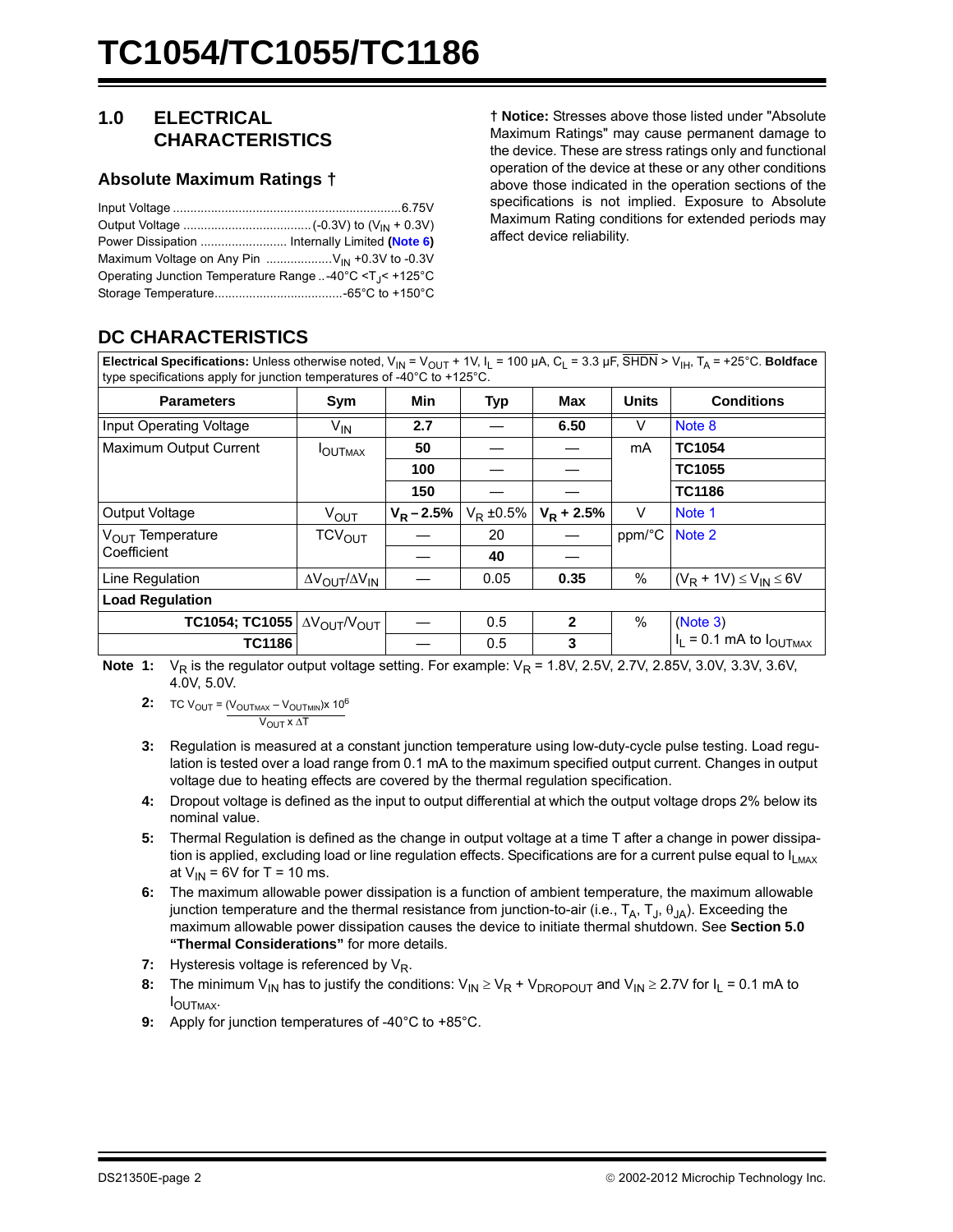### **DC CHARACTERISTICS (CONTINUED)**

**Electrical Specifications:** Unless otherwise noted,  $V_{IN} = V_{OUT} + 1V$ ,  $I_L = 100 \mu A$ ,  $C_L = 3.3 \mu F$ ,  $\overline{S HDN} > V_{IH}$ ,  $T_A = +25^{\circ}C$ . **Boldface** type specifications apply for junction temperatures of -40°C to +125°C.

| <b>Parameters</b>                          | Sym                         | <b>Min</b>               | <b>Typ</b>        | <b>Max</b>               | <b>Units</b> | <b>Conditions</b>                                                             |
|--------------------------------------------|-----------------------------|--------------------------|-------------------|--------------------------|--------------|-------------------------------------------------------------------------------|
| Dropout Voltage                            | $V_{IN} - V_{OUT}$          |                          | $\overline{2}$    |                          | mV           | $I_1 = 100 \mu A$                                                             |
|                                            |                             | $\overline{\phantom{0}}$ | 65                |                          |              | $I_L = 20 \text{ mA}$                                                         |
|                                            |                             | $\overline{\phantom{0}}$ | 85                | 120                      |              | $I_L = 50$ m                                                                  |
| TC1055; TC1186                             |                             |                          | 180               | 250                      |              | $I_1 = 100$ mA                                                                |
| <b>TC1186</b>                              |                             |                          | 270               | 400                      |              | $I_1 = 150$ mA (Note 4)                                                       |
| <b>Supply Current</b>                      | <b>I<sub>IN</sub></b>       |                          | 50                | 80                       | μA           | $\overline{\text{SHDN}} = \mathsf{V}_{\text{IH}}$<br>$I_L = 0 \mu A$ (Note 9) |
| Shutdown Supply Current                    | I <sub>INSD</sub>           | $\overline{\phantom{0}}$ | 0.05              | 0.5                      | μA           | $\overline{\text{SHDN}} = 0 \vee$                                             |
| Power Supply Rejection Ratio               | <b>PSRR</b>                 |                          | 64                |                          | dB           | $f \leq 1$ kHz                                                                |
| <b>Output Short Circuit Current</b>        | $I_{\text{OUTSC}}$          |                          | 300               | 450                      | mA           | $V_{OUT} = 0V$                                                                |
| <b>Thermal Regulation</b>                  | $\Delta V_{OUT}/\Delta P_D$ |                          | 0.04              |                          | V/W          | Notes 5, 6                                                                    |
| <b>Thermal Shutdown</b><br>Die Temperature | $T_{SD}$                    |                          | 160               |                          | $^{\circ}$ C |                                                                               |
| Thermal Shutdown Hysteresis                | $\Delta T_{SD}$             |                          | 10                |                          | $^{\circ}C$  |                                                                               |
| <b>Output Noise</b>                        | eN                          |                          | 260               |                          |              | $nV/\sqrt{Hz}$   $I_L = I_{OUTMAX}$                                           |
| <b>SHDN Input</b>                          |                             |                          |                   |                          |              |                                                                               |
| SHDN Input High Threshold                  | V <sub>IH</sub>             | 45                       |                   |                          | $%V_{IN}$    | $V_{\text{IN}}$ = 2.5V to 6.5V                                                |
| SHDN Input Low Threshold                   | $V_{IL}$                    |                          |                   | 15                       | $%V_{IN}$    | $V_{IN}$ = 2.5V to 6.5V                                                       |
| <b>ERROR Output</b>                        |                             |                          |                   |                          |              |                                                                               |
| Minimum VIN Operating Voltage              | <b>VINMIN</b>               | 1.0                      |                   | $\overline{\phantom{0}}$ | $\vee$       |                                                                               |
| Output Logic Low Voltage                   | $V_{OL}$                    | $\overline{\phantom{0}}$ |                   | 400                      | mV           | 1 mA Flows to ERROR                                                           |
| <b>ERROR Threshold Voltage</b>             | V <sub>TH</sub>             |                          | $0.95 \times V_R$ |                          | $\vee$       | See Figure 4-2                                                                |
| <b>ERROR Positive Hysteresis</b>           | <b>V<sub>HYS</sub></b>      | $\overline{\phantom{m}}$ | 50                | $\overline{\phantom{m}}$ | mV           | Note 7                                                                        |
| V <sub>OUT</sub> to ERROR Delay            | t <sub>DELAY</sub>          |                          | 2.5               |                          | ms           | $V_{OUIT}$ falling from<br>$V_R$ to $V_R$ – 10%                               |

**Note 1:** V<sub>R</sub> is the regulator output voltage setting. For example: V<sub>R</sub> = 1.8V, 2.5V, 2.7V, 2.85V, 3.0V, 3.3V, 3.6V, 4.0V, 5.0V.

**2:** TC V<sub>OUT</sub> = (V<sub>OUTMAX</sub> – V<sub>OUTMIN</sub>)x 10<sup>6</sup> V<sub>OUT</sub> x ΔT

- **3:** Regulation is measured at a constant junction temperature using low-duty-cycle pulse testing. Load regulation is tested over a load range from 0.1 mA to the maximum specified output current. Changes in output voltage due to heating effects are covered by the thermal regulation specification.
- **4:** Dropout voltage is defined as the input to output differential at which the output voltage drops 2% below its nominal value.
- **5:** Thermal Regulation is defined as the change in output voltage at a time T after a change in power dissipation is applied, excluding load or line regulation effects. Specifications are for a current pulse equal to  $I_{LMAX}$ at  $V_{IN}$  = 6V for T = 10 ms.
- **6:** The maximum allowable power dissipation is a function of ambient temperature, the maximum allowable junction temperature and the thermal resistance from junction-to-air (i.e.,  $T_A$ ,  $T_A$ ,  $T_A$ ,  $\theta_{JA}$ ). Exceeding the maximum allowable power dissipation causes the device to initiate thermal shutdown. See **Section 5.0 "Thermal Considerations"** for more details.
- **7:** Hysteresis voltage is referenced by V<sub>R</sub>.
- **8:** The minimum V<sub>IN</sub> has to justify the conditions:  $V_{IN} \geq V_R + V_{DROPOUT}$  and V<sub>IN</sub>  $\geq$  2.7V for I<sub>L</sub> = 0.1 mA to  $I$ OUTMAX.
- **9:** Apply for junction temperatures of -40°C to +85°C.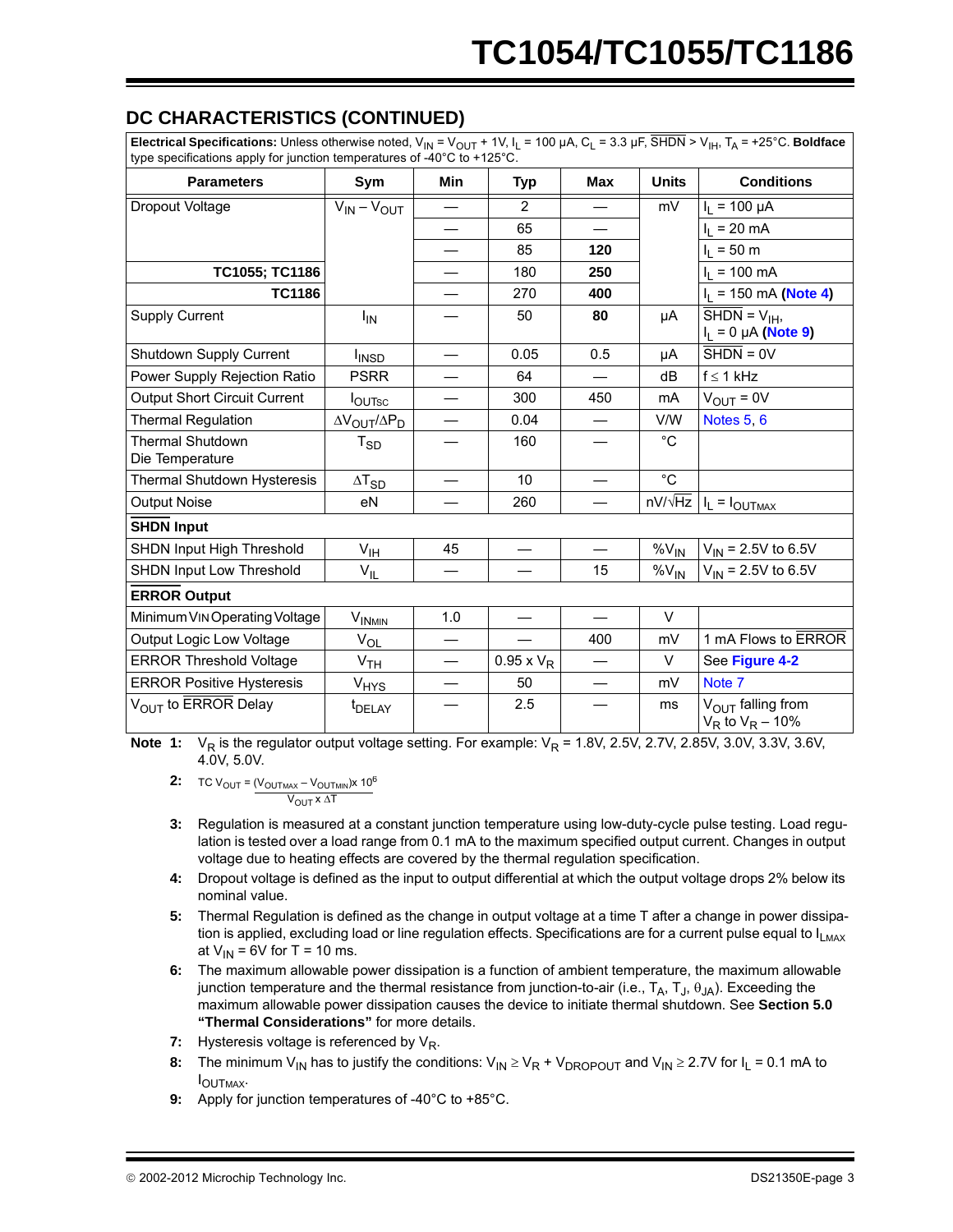### **2.0 TYPICAL PERFORMANCE CURVES**

**Note:** The graphs and tables provided following this note are a statistical summary based on a limited number of samples and are provided for informational purposes only. The performance characteristics listed herein are not tested or guaranteed. In some graphs or tables, the data presented may be outside the specified operating range (e.g., outside specified power supply range) and therefore outside the warranted range.









*FIGURE 2-2: Dropout Voltage vs. Temperature (ILOAD = 100 mA).*



*FIGURE 2-3: Ground Current vs. V<sub>IN</sub>*  $(I_{LOAD} = 10 \text{ mA}).$ 



*FIGURE 2-4: Dropout Voltage vs. Temperature (ILOAD = 50 mA).*



*FIGURE 2-5: Dropout Voltage vs. Temperature (ILOAD = 150 mA).*



*FIGURE 2-6: Ground Current vs.*  $V_{IN}$  $(I_{LOAD} = 100 \text{ mA}).$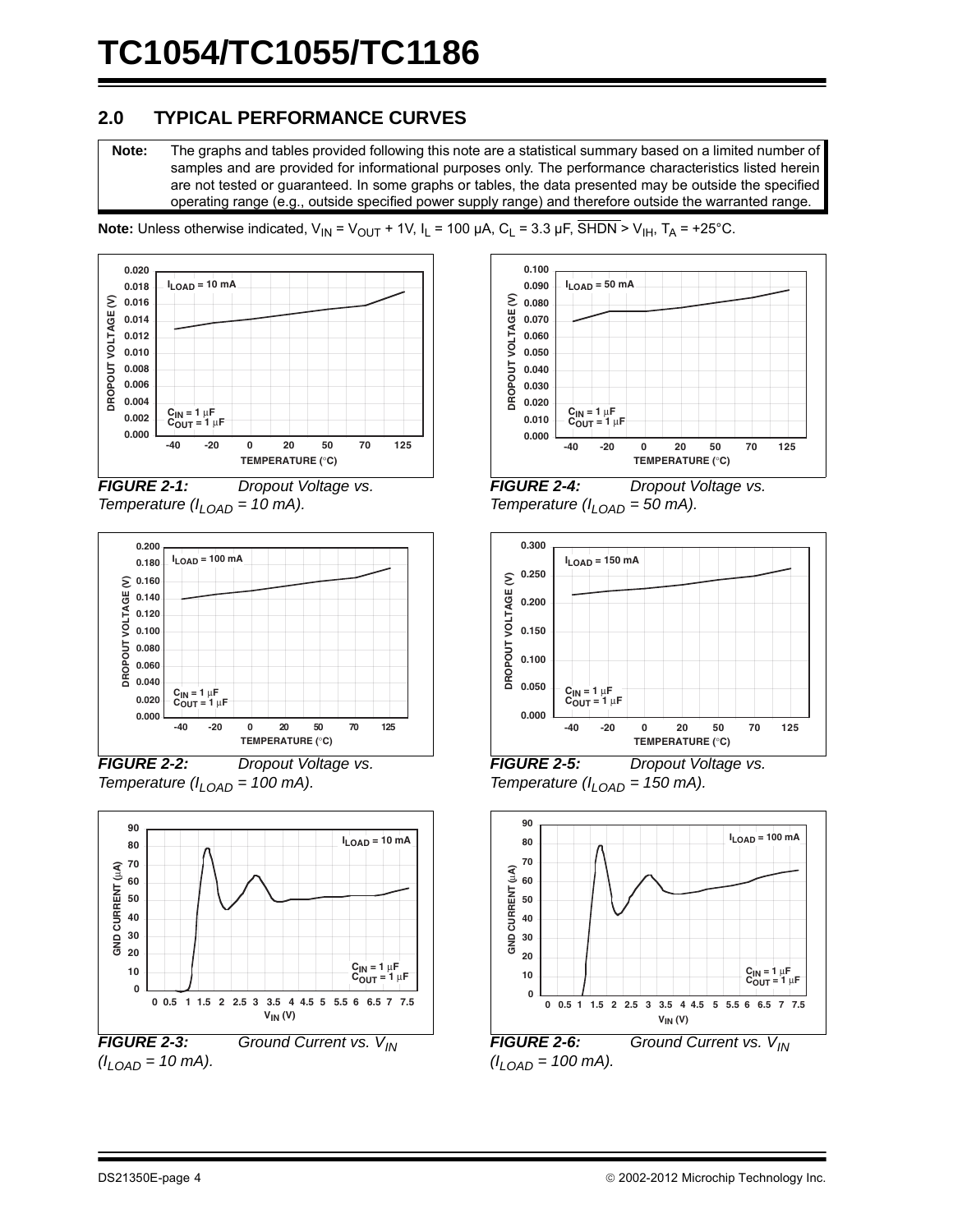**Note:** Unless otherwise indicated,  $V_{IN} = V_{OUT} + 1V$ ,  $I_L = 100 \mu A$ ,  $C_L = 3.3 \mu F$ ,  $\overline{SHDN} > V_{IH}$ ,  $T_A = +25^{\circ}C$ .







*FIGURE 2-8:*  $V_{OUT}$  vs.  $V_{IN}$  $(l_{LOAD} = 100 \text{ mA}).$ 



 $(l_{LOAD} = 150 \text{ mA}).$ 



*FIGURE 2-10: V<sub>OUT</sub> vs. V<sub>IN</sub>*  $(l_{LOAD} = 0 \, \text{mA}).$ 



*FIGURE 2-11: Output Voltage (3.3V) vs. Temperature (* $I_{I \text{ OAD}}$  *= 10 mA).* 



*FIGURE 2-12: Output Voltage (5V) vs. Temperature (* $I_{LOAD}$  *= 10 mA).*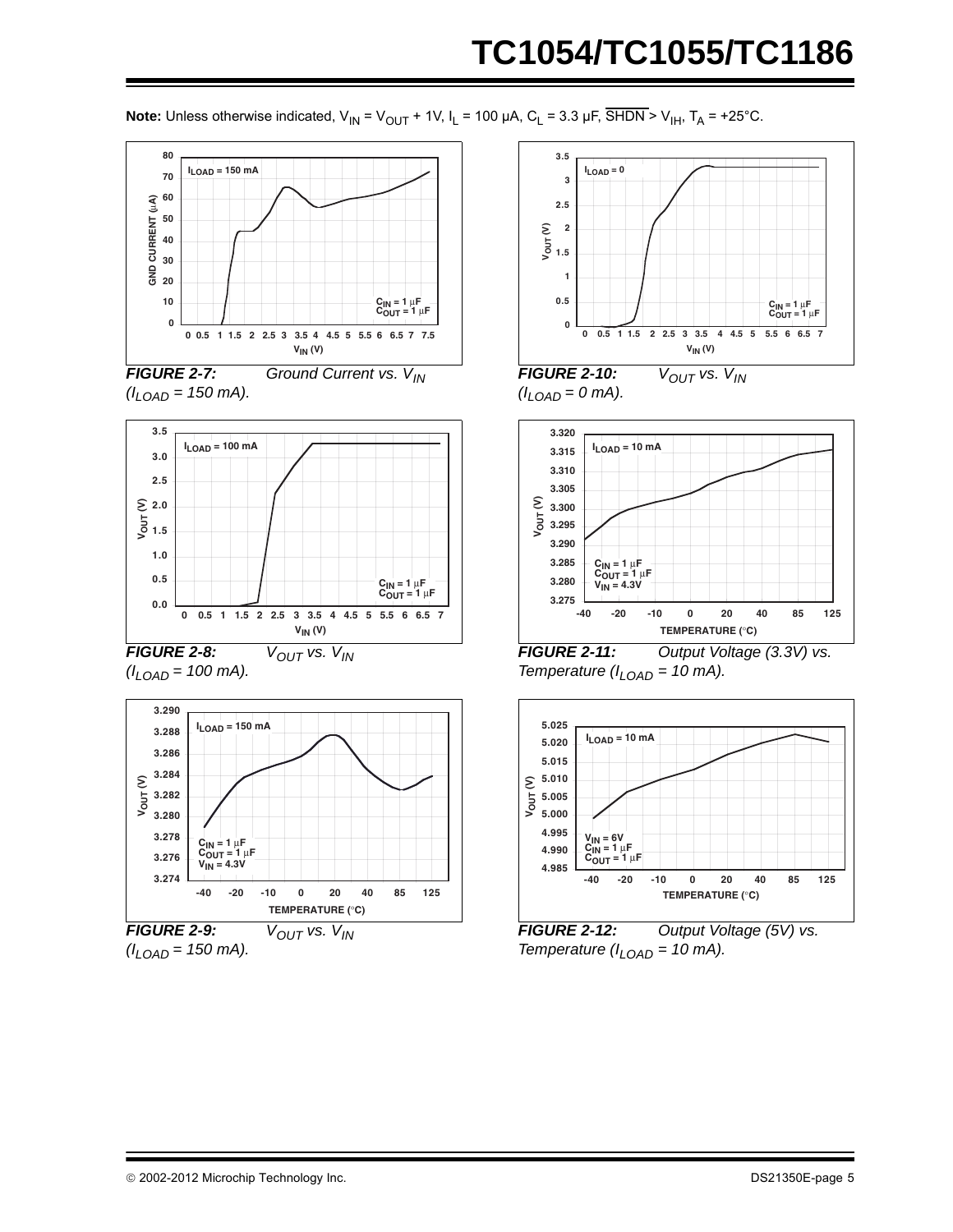**Note:** Unless otherwise indicated,  $V_{IN} = V_{OUT} + 1V$ ,  $I_L = 100 \mu A$ ,  $C_L = 3.3 \mu F$ ,  $\overline{SHDN} > V_{IH}$ ,  $T_A = +25^{\circ}C$ .



*FIGURE 2-13: Output Voltage (5V) vs. Temperature (ILOAD = 10 mA).*



*FIGURE 2-14: GND Current vs. Temperature (* $I_{LOAD}$  *= 10 mA).* 



*Temperature (ILOAD = 150 mA).*





*FIGURE 2-17: Stability Region vs. Load Current.*



*FIGURE 2-18: Measure Rise Time of 3.3V LDO.*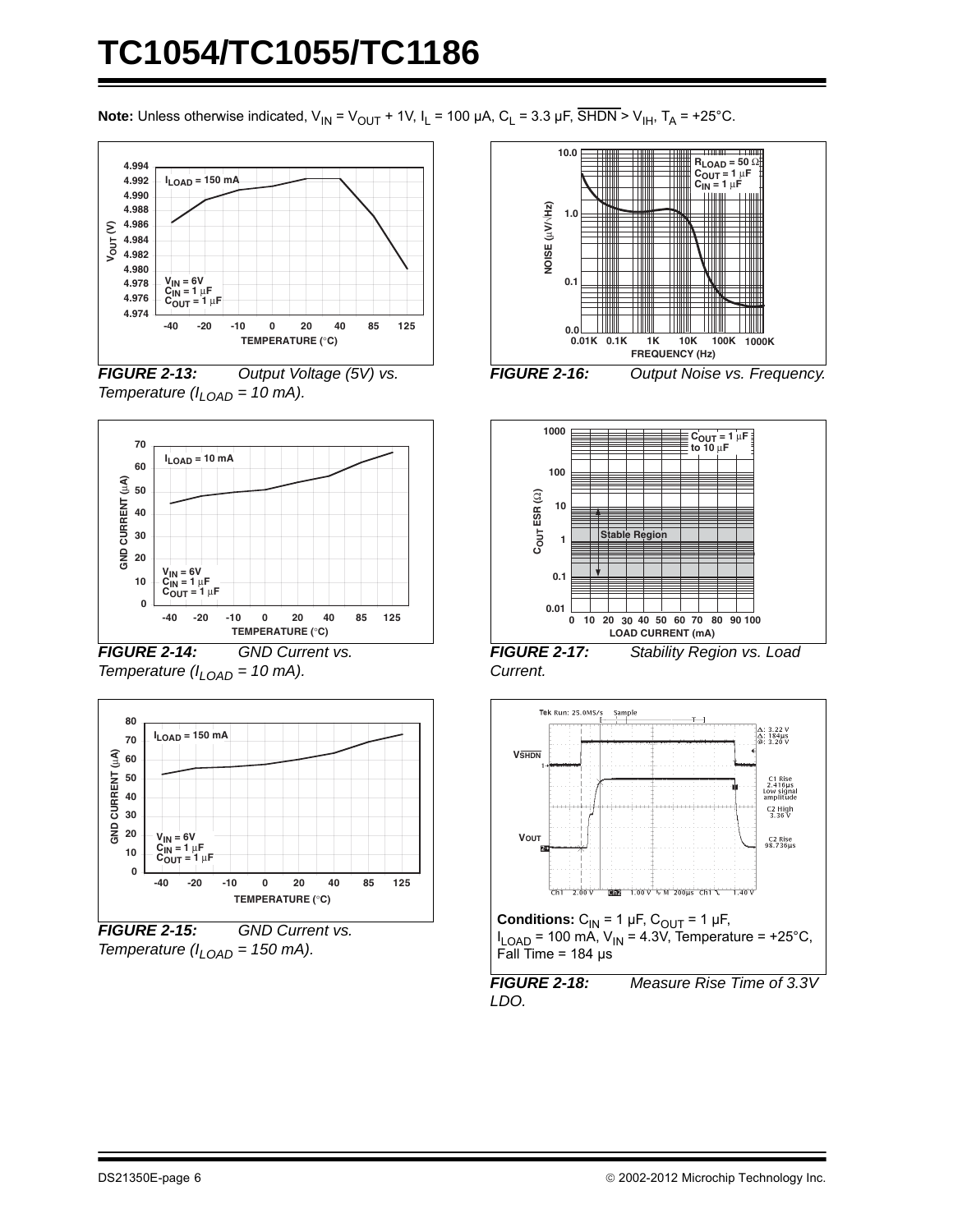**Note:** Unless otherwise indicated,  $V_{IN} = V_{OUT} + 1V$ ,  $I_L = 100 \mu A$ ,  $C_L = 3.3 \mu F$ ,  $\overline{SHDN} > V_{IH}$ ,  $T_A = +25^{\circ}C$ .









I<sub>LOAD</sub> was increased until temperature of die reached about +160°C, at which time integrated thermal protection circuitry shuts the regulator off when die temperature exceeds approximately +160°C. The regulator remains off until die temperature drops to approximately +150°C.

*FIGURE 2-20: Thermal Shutdown Response of 5.0V LDO.*



 $I_{\text{LOAD}}$  = 100 mA,  $V_{\text{IN}}$  = 4.3V, Temperature = +25°C, Fall Time =  $52 \mu s$ 

*FIGURE 2-21: Measure Fall Time of 3.3V LDO.*



*LDO.*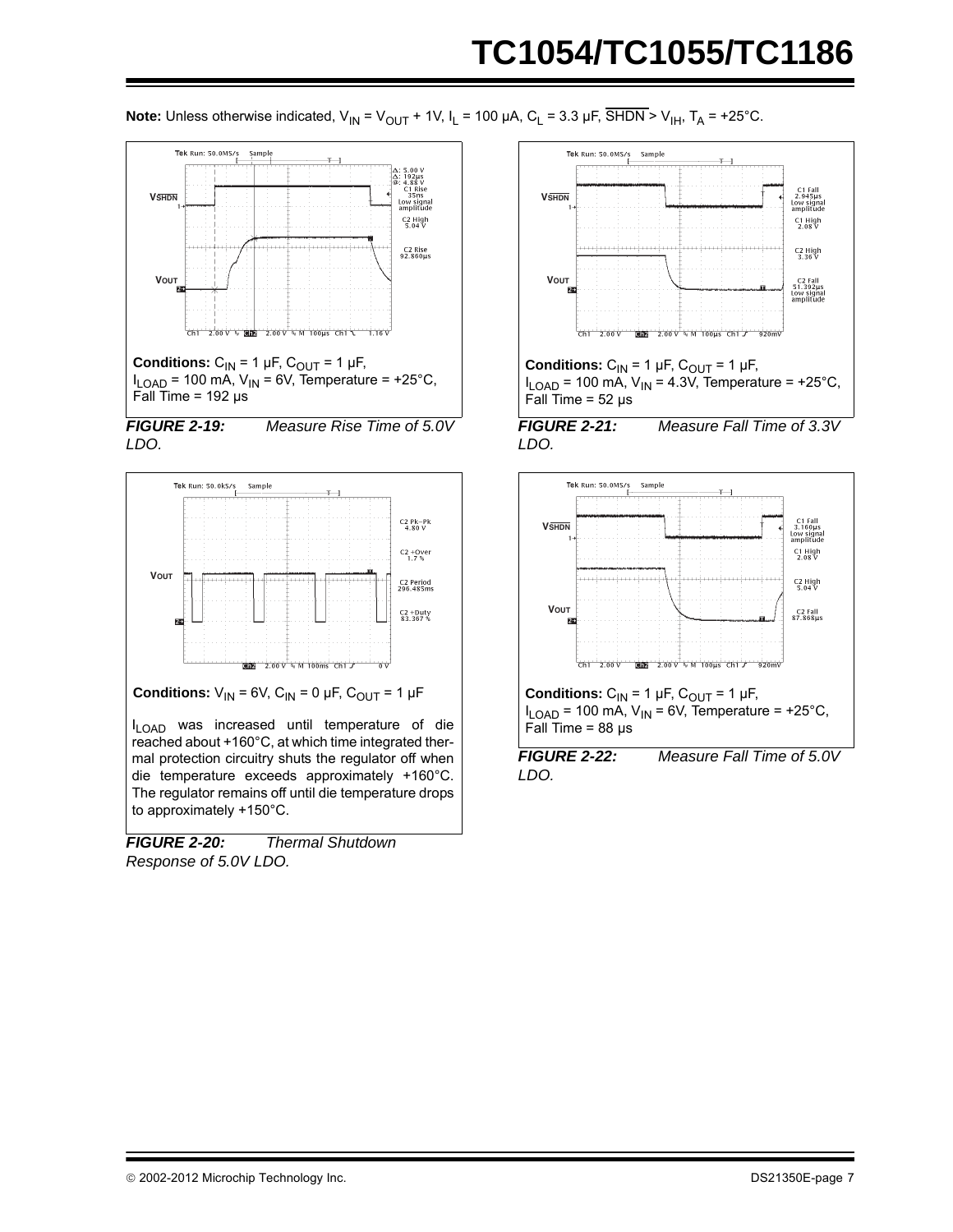#### **3.0 PIN DESCRIPTIONS**

The descriptions of the pins are listed in [Table 3-1.](#page-7-0)

<span id="page-7-0"></span>

|  | <b>TABLE 3-1:</b> | <b>PIN FUNCTION TABLE</b> |
|--|-------------------|---------------------------|
|--|-------------------|---------------------------|

| Pin No.<br><b>SOT-23</b> | Symbol          | <b>Description</b>                         |
|--------------------------|-----------------|--------------------------------------------|
|                          | V <sub>IN</sub> | Unregulated supply input                   |
|                          | GND.            | Ground terminal                            |
| 3                        | <b>SHDN</b>     | Shutdown control input                     |
| 4                        | <b>ERROR</b>    | Out-of-Regulation Flag (Open-drain output) |
|                          | Ѵѹт             | Regulated voltage output                   |

#### **3.1** Unregulated Supply Input (V<sub>IN</sub>)

Connect unregulated input supply to the  $V_{1N}$  pin. If there is a large distance between the input supply and the LDO regulator, some input capacitance is necessary for proper operation. A 1 µF capacitor connected from  $V_{IN}$  to ground is recommended for most applications.

#### **3.2 Ground Terminal (GND)**

Connect the unregulated input supply ground return to GND. Also connect the negative side of the 1 µF typical input decoupling capacitor close to GND and the negative side of the output capacitor  $C_{\text{OUT}}$  to GND.

#### **3.3 Shutdown Control Input (SHDN)**

The regulator is fully enabled when a logic-high is applied to SHDN. The regulator enters shutdown when a logic-low is applied to SHDN. During shutdown, output voltage falls to zero, ERROR is open-circuited and supply current is reduced to 0.5 µA (maximum).

#### **3.4 Out Of Regulation Flag (ERROR)**

ERROR goes low when  $V_{\text{OUT}}$  is out-of-tolerance by approximately -5%.

#### **3.5** Regulated Voltage Output (V<sub>OUT</sub>)

Connect the output load to  $V_{\text{OUT}}$  of the LDO. Also connect the positive side of the LDO output capacitor as close as possible to the  $V_{\text{OUT}}$  pin.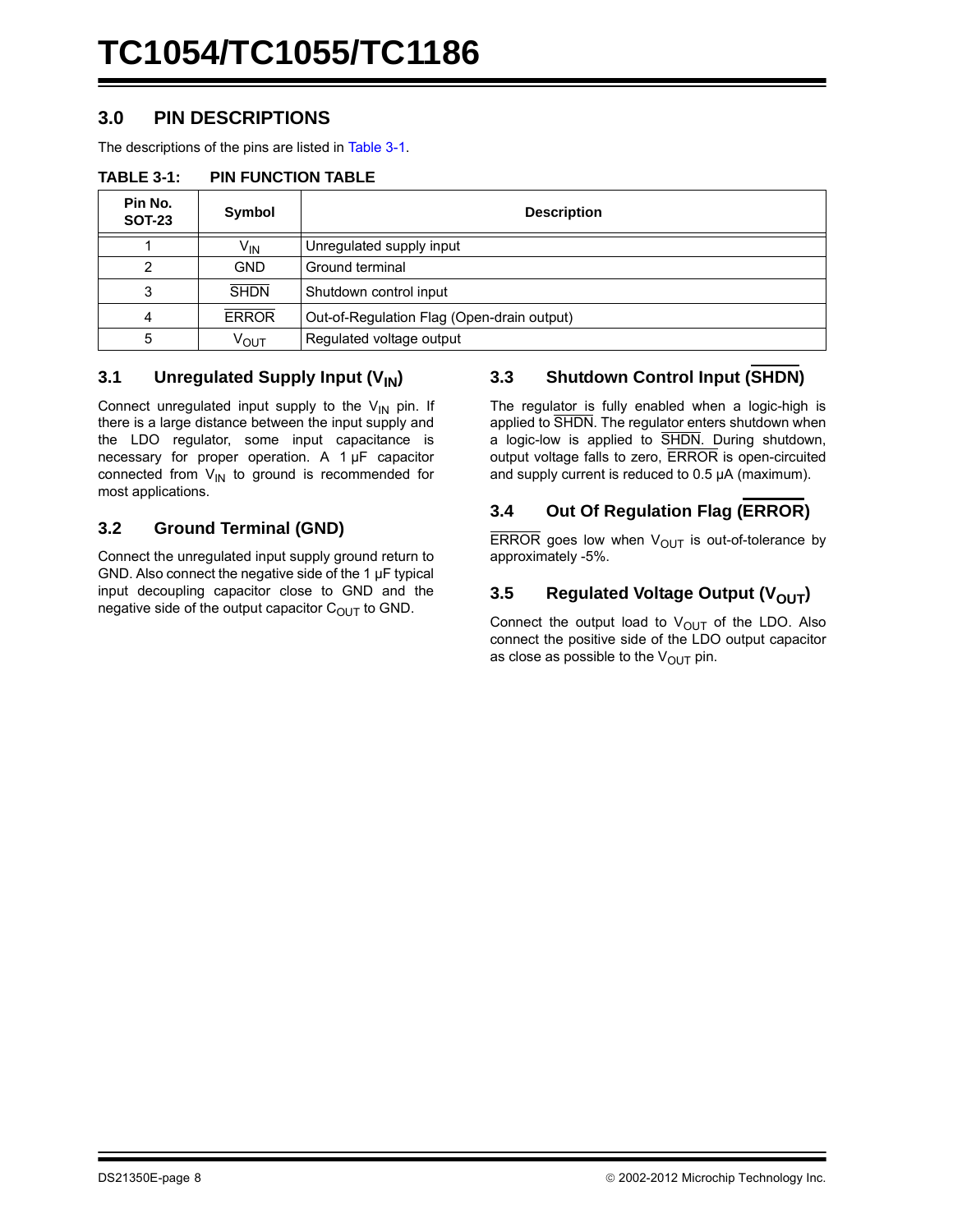### **4.0 DETAILED DESCRIPTION**

The TC1054, TC1055 and TC1186 are precision fixed output voltage regulators (If an adjustable version is desired, please see the TC1070/TC1071/TC1187 data sheet (DS21353)). Unlike bipolar regulators, the TC1054, TC1055 and TC1186 supply current does not increase with load current.

[Figure 4-1](#page-8-1) shows a typical application circuit, where the regulator is enabled any time the shutdown input  $(\overline{\text{SHDN}})$  is at or above  $V_{\text{IH}}$ , and shutdown (disabled) when  $\overline{SHDN}$  is at or below  $V_{IL}$ .  $\overline{SHDN}$  may be controlled by a CMOS logic gate or I/O port of a microcontroller. If the SHDN input is not required, it should be connected directly to the input supply. While in Shutdown, supply current decreases to 0.05 µA (typical),  $V_{\text{OUT}}$  falls to zero volts, and ERROR is opencircuited.

<span id="page-8-1"></span>

#### **4.1 ERROR Open-Drain Output**

ERROR is driven low whenever  $V_{\text{OUT}}$  falls out of regulation by more than -5% (typical). This condition may be caused by low input voltage, output current limiting or thermal limiting. The ERROR threshold is 5% below rated  $V_{\text{OUT}}$ , regardless of the programmed output voltage value (e.g.  $\overline{\text{ERROR}} = V_{OL}$  at 4.75V (typical) for a 5.0V regulator and 2.85V (typical) for a 3.0V regulator). ERROR output operation is shown in [Figure 4-2.](#page-8-0)

Note that ERROR is active when  $V_{OUT}$  falls to  $V_{TH}$  and inactive when  $V_{\text{OUT}}$  rises above  $V_{\text{TH}}$  by  $V_{\text{HYS}}$ .

As shown in [Figure 4-1](#page-8-1), ERROR can be used either as a battery low flag or as a processor RESET signal (with the addition of timing capacitor  $C_2$ ).  $R_1 \times C_2$  should be chosen to maintain ERROR below  $V_{H}$  of the processor RESET input for at least 200 ms to allow time for the system to stabilize. Pull-up resistor  $R_1$  can be tied to  $V_{\text{OUT}}$ ,  $V_{\text{IN}}$  or any other voltage less than ( $V_{\text{IN}}$  + 0.3V).



<span id="page-8-2"></span><span id="page-8-0"></span>*FIGURE 4-2: Error Output Operation.*

#### **4.2 Output Capacitor**

A 1  $\mu$ F (minimum) capacitor from  $V_{\text{OUT}}$  to ground is recommended. The output capacitor should have an effective series resistance greater than  $0.1\Omega$  and less than 10.0 $\Omega$ , with a resonant frequency above 1 MHz. A 1  $\mu$ F capacitor should be connected from  $V_{\text{IN}}$  to GND if there is more than 10 inches of wire between the regulator and the AC filter capacitor, or if a battery is used as the power source. Aluminum electrolytic or tantalum capacitor types can be used (since many aluminum electrolytic capacitors freeze at approximately -30°C, solid tantalums are recommended for applications operating below -25°C). When operating from sources other than batteries, supply-noise rejection and transient response can be improved by increasing the value of the input and output capacitors and employing passive filtering techniques.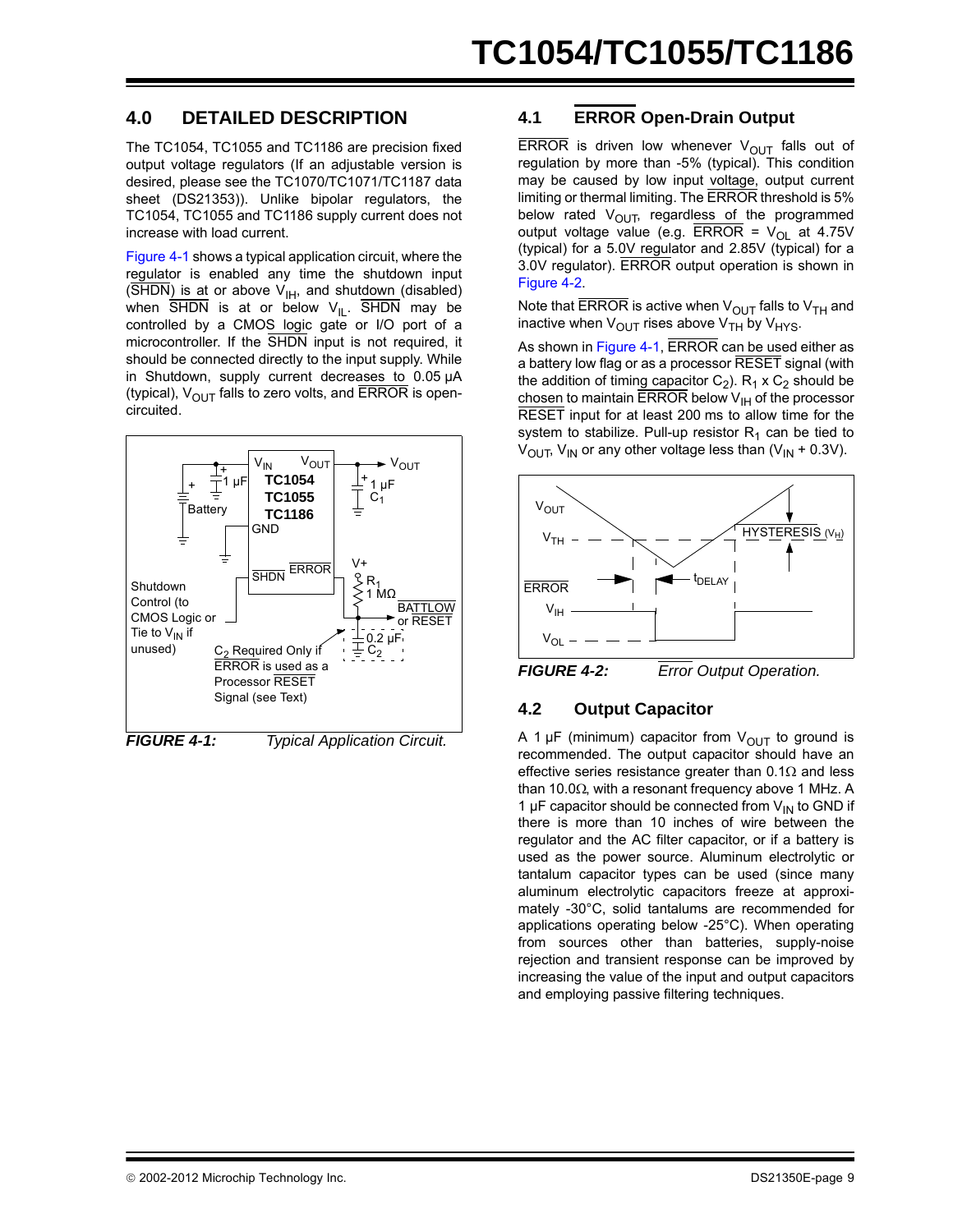### <span id="page-9-0"></span>**5.0 THERMAL CONSIDERATIONS**

#### **5.1 Thermal Shutdown**

Integrated thermal protection circuitry shuts the regulator off when die temperature exceeds +160°C. The regulator remains off until the die temperature drops to approximately +150°C.

#### **5.2 Power Dissipation**

The amount of power the regulator dissipates is primarily a function of input voltage, output voltage and output current. The following equation is used to calculate worst-case actual power dissipation:

<span id="page-9-2"></span>**EQUATION 5-1:**

 $P_D \approx (V_{INMAX} - V_{OUTMIN}) I_{LOADMAX}$ 

Where:

 $P_D$  = Worst-case actual power dissipation

 $V_{INmax}$  = Maximum voltage on  $V_{IN}$ 

 $V_{\text{OUTmin}}$  = Minimum regulator output voltage

 $I_{\text{LOADmax}}$  = Maximum output (load) current

The maximum allowable power dissipation ([Equation 5-2\)](#page-9-1) is a function of the maximum ambient temperature  $(T_{AMAX})$ , the maximum allowable die temperature  $(T_{JMAX})$  and the thermal resistance from junction-to-air ( $\theta_{JA}$ ). The 5-Pin SOT-23 package has a  $\theta_{JA}$  of approximately 220°C/Watt.

#### <span id="page-9-1"></span>**EQUATION 5-2:**

$$
P_{DMAX} = \frac{(T_{JMAX} - T_{AMAX})}{\theta_{JA}}
$$

Where all terms are previously defined.

[Equation 5-1](#page-9-2) can be used in conjunction with [Equation 5-2](#page-9-1) to ensure regulator thermal operation is within limits.

For example:

| Given:                       |    |                               |
|------------------------------|----|-------------------------------|
| V <sub>INMAX</sub>           |    | $= 3.0V + 5%$                 |
| V <sub>OUTMIN</sub>          |    | $= 2.7V - 2.5%$               |
| <b>I</b> LOADMAX             |    | $= 40$ mA                     |
| $\mathsf{T}_{\mathsf{JMAX}}$ |    | $= +125^{\circ}C$             |
| $\mathsf{T}_{\mathsf{AMAX}}$ |    | $= +55^{\circ}$ C             |
| Find:                        |    | 1. Actual power dissipation   |
|                              | 2. | Maximum allowable dissipation |

Actual power dissipation:

$$
P_D \approx (V_{INMAX} - V_{OUTMIN}) I_{LOADMAX}
$$
  
= [(3.0 × 1.05) – (2.7 × 0.975)]40 × 10<sup>-3</sup>  
= 20.7mW

Maximum allowable power dissipation:

 $P_{DMAX} = \frac{(T_{JMAX} - T_{AMAX})}{A}$  $=\frac{\left(1, \frac{J_{MAX}}{J_{MAX}}\right)}{\theta_{JA}}$  $=\frac{(125-55)}{220}$ *= 318mW*

In this example, the TC1054 dissipates a maximum of 20.7 mW; below the allowable limit of 318 mW. In a similar manner, [Equation 5-1](#page-9-2) and [Equation 5-2](#page-9-1) can be used to calculate maximum current and/or input voltage limits.

#### **5.3 Layout Considerations**

The primary path of heat conduction out of the package is via the package leads. Layouts having a ground plane, wide traces at the pads and wide power supply bus lines, combine to lower θJA and increase the maximum allowable power dissipation limit.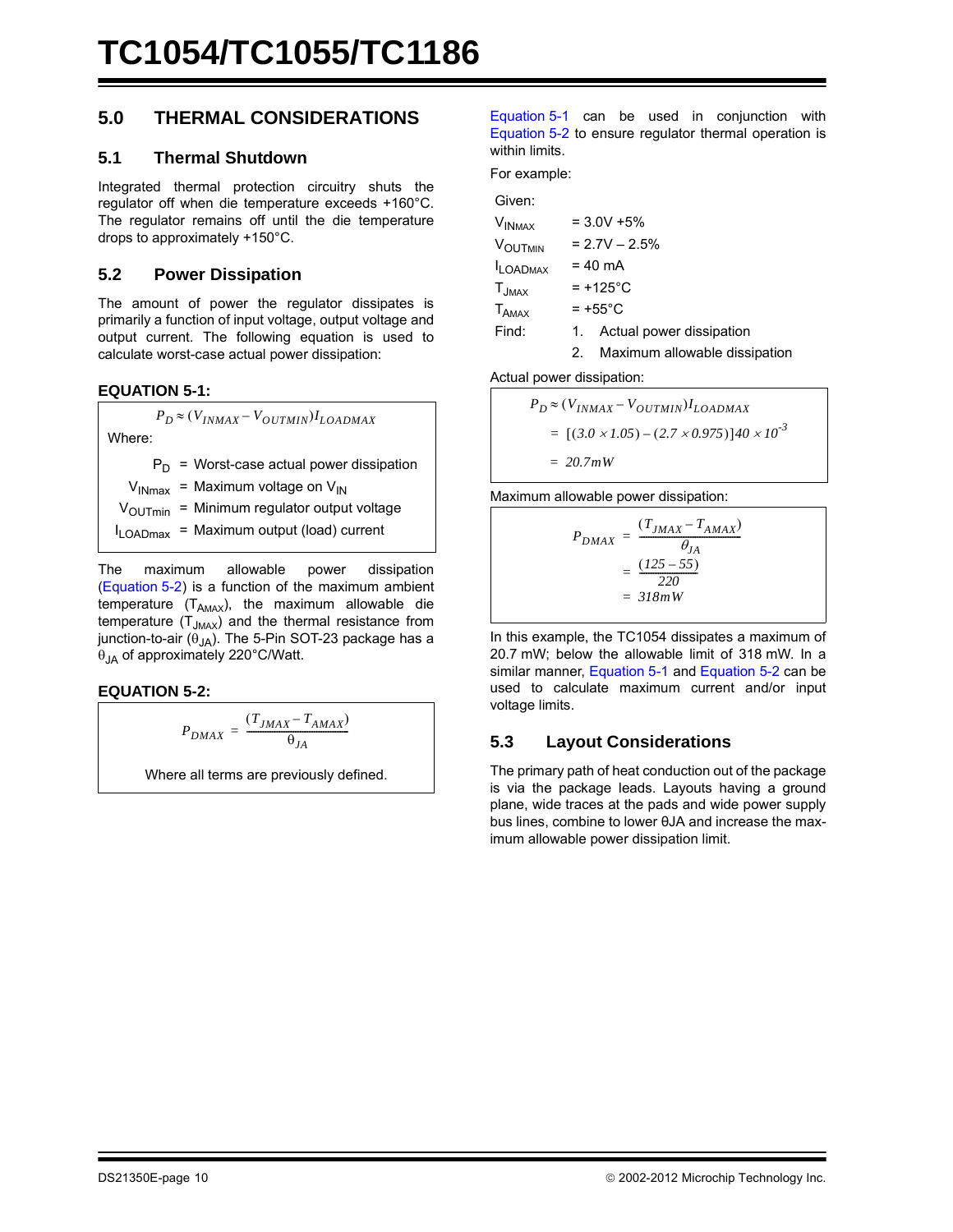#### <span id="page-10-0"></span>**6.0 PACKAGING INFORMATION**

#### **6.1 Package Marking Information**





| (V)  | TC1054<br>Code    | TC1055<br>Code    | TC1186<br>Code                |
|------|-------------------|-------------------|-------------------------------|
| 1.8  | <b>CYNN</b>       | <b>DYNN</b>       | <b>PYNN</b>                   |
| 2.5  | C <sub>1</sub> NN | D <sub>1</sub> NN | P <sub>1</sub> NN             |
| 2.6  | CTNN              | <b>DTNN</b>       | <b>PVNN</b>                   |
| 2.7  | C2NN              | D2NN              | P <sub>2</sub> NN             |
| 2.8  | <b>CZNN</b>       | DZNN              | P7NN                          |
| 2.85 | C8NN              | D8NN              | P8NN                          |
| 3.0  | C3NN              | D3NN              | P <sub>3</sub> N <sub>N</sub> |
| 3.3  | C4NN              | D <sub>4</sub> NN | P <sub>5</sub> NN             |
| 3.6  | C9NN              | D9NN              | P9NN                          |
| 4.0  | CONN              | <b>DONN</b>       | <b>PONN</b>                   |
| 5.0  | C6NN              | D6NN              | P7NN                          |

|       | Legend: XXX<br>Y<br>YY<br><b>WW</b><br><b>NNN</b><br>$\widehat{(\mathsf{e3})}$<br>$\star$ | Customer-specific information<br>Year code (last digit of calendar year)<br>Year code (last 2 digits of calendar year)<br>Week code (week of January 1 is week '01')<br>Alphanumeric traceability code<br>Pb-free JEDEC designator for Matte Tin (Sn)<br>This package is Pb-free. The Pb-free JEDEC designator ((e3))<br>can be found on the outer packaging for this package. |
|-------|-------------------------------------------------------------------------------------------|--------------------------------------------------------------------------------------------------------------------------------------------------------------------------------------------------------------------------------------------------------------------------------------------------------------------------------------------------------------------------------|
| Note: |                                                                                           | In the event the full Microchip part number cannot be marked on one line, it will<br>be carried over to the next line, thus limiting the number of available<br>characters for customer-specific information.                                                                                                                                                                  |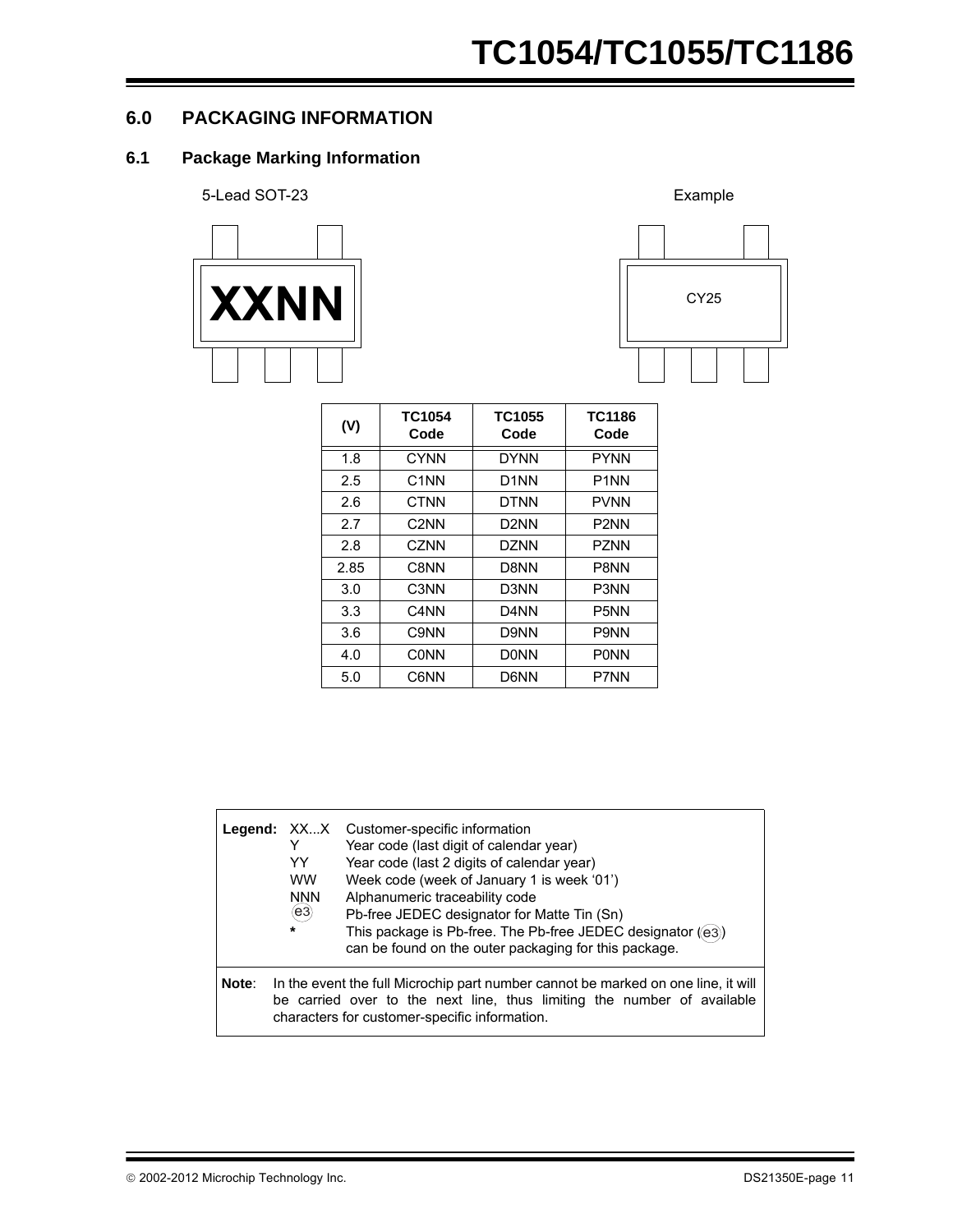#### 5-Lead Plastic Small Outline Transistor (CT) [SOT-23]

Note: For the most current package drawings, please see the Microchip Packaging Specification located at http://www.microchip.com/packaging









|                                 | Units          |             | <b>MILLIMETERS</b> |              |
|---------------------------------|----------------|-------------|--------------------|--------------|
| <b>Dimension Limits</b>         |                | <b>MIN</b>  | <b>NOM</b>         | <b>MAX</b>   |
| Number of Pins                  | N              |             | 5                  |              |
| <b>Lead Pitch</b>               | е              |             | 0.95 BSC           |              |
| <b>Outside Lead Pitch</b>       | e <sub>1</sub> |             | 1.90 BSC           |              |
| Overall Height                  | A              | 0.90        |                    | 1.45         |
| <b>Molded Package Thickness</b> | A <sub>2</sub> | 0.89        |                    | 1.30         |
| Standoff                        | A <sub>1</sub> | 0.00        |                    | 0.15         |
| Overall Width                   | Е              | 2.20        |                    | 3.20         |
| Molded Package Width            | E1             | 1.30        |                    | 1.80         |
| Overall Length                  | D              | 2.70        |                    | 3.10         |
| Foot Length                     | L              | 0.10        |                    | 0.60         |
| Footprint                       | L1             | 0.35        |                    | 0.80         |
| Foot Angle                      | φ              | $0^{\circ}$ |                    | $30^{\circ}$ |
| <b>Lead Thickness</b>           | C              | 0.08        |                    | 0.26         |
| <b>Lead Width</b>               | b              | 0.20        |                    | 0.51         |

#### Notes:

- 1. Dimensions D and E1 do not include mold flash or protrusions. Mold flash or protrusions shall not exceed 0.127 mm per side.
- 2. Dimensioning and tolerancing per ASME Y14.5M.

BSC: Basic Dimension. Theoretically exact value shown without tolerances.

Microchip Technology Drawing C04-091B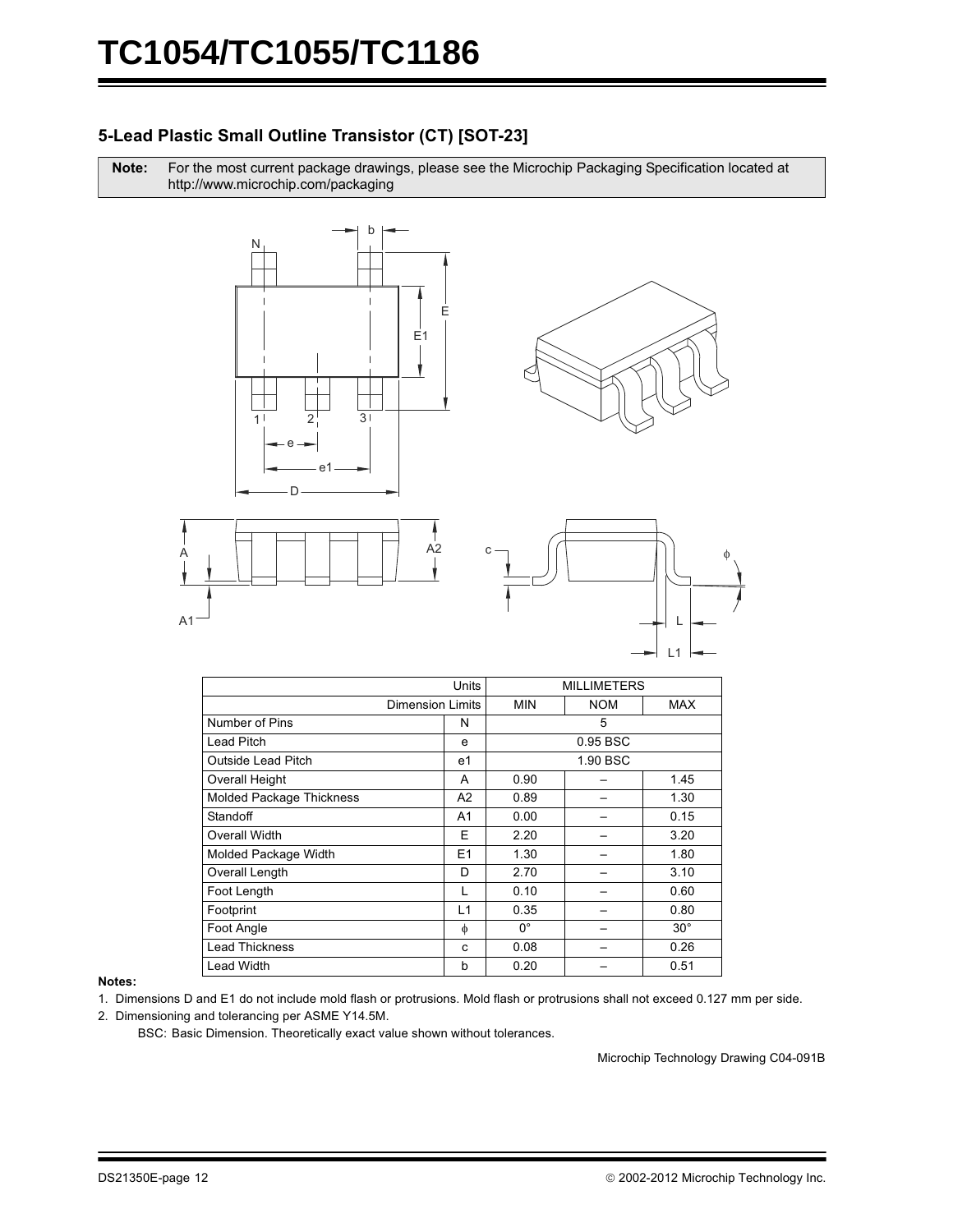#### **5-Lead Plastic Small Outline Transistor (CT) [SOT-23]**

**Note:** For the most current package drawings, please see the Microchip Packaging Specification located at http://www.microchip.com/packaging



|                           |            | <b>MILLIMETERS</b> |            |      |
|---------------------------|------------|--------------------|------------|------|
| <b>Dimension Limits</b>   | <b>MIN</b> | <b>NOM</b>         | <b>MAX</b> |      |
| <b>Contact Pitch</b><br>F |            |                    | 0.95 BSC   |      |
| Contact Pad Spacing       |            |                    | 2.80       |      |
| Contact Pad Width (X5)    |            |                    |            | 0.60 |
| Contact Pad Length (X5)   |            |                    |            | 1 10 |
| Distance Between Pads     | G          | 1.70               |            |      |
| Distance Between Pads     | GX         | 0.35               |            |      |
| Overall Width             |            |                    |            | 3.90 |

Notes:

1. Dimensioning and tolerancing per ASME Y14.5M

BSC: Basic Dimension. Theoretically exact value shown without tolerances.

Microchip Technology Drawing No. C04-2091A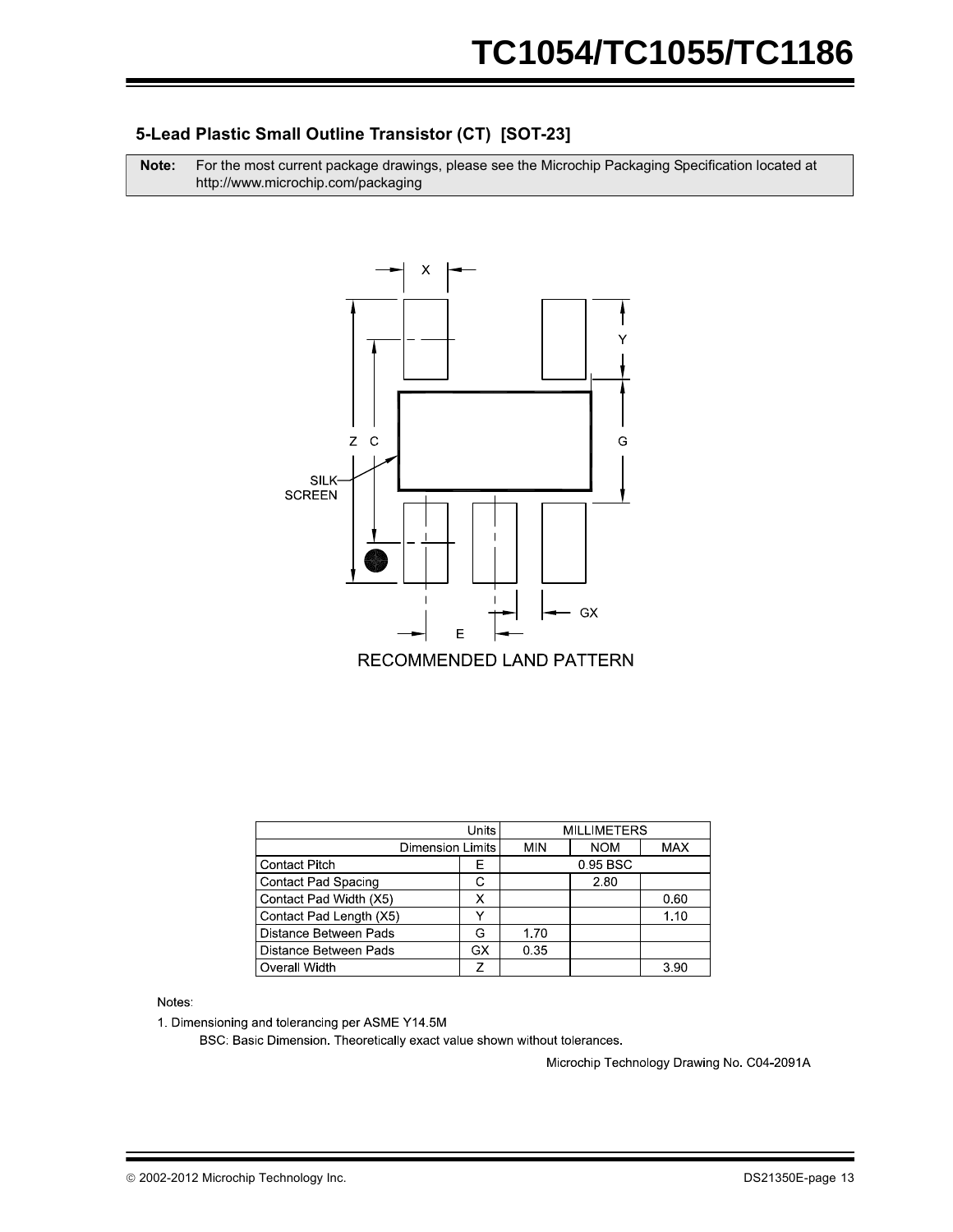**NOTES:**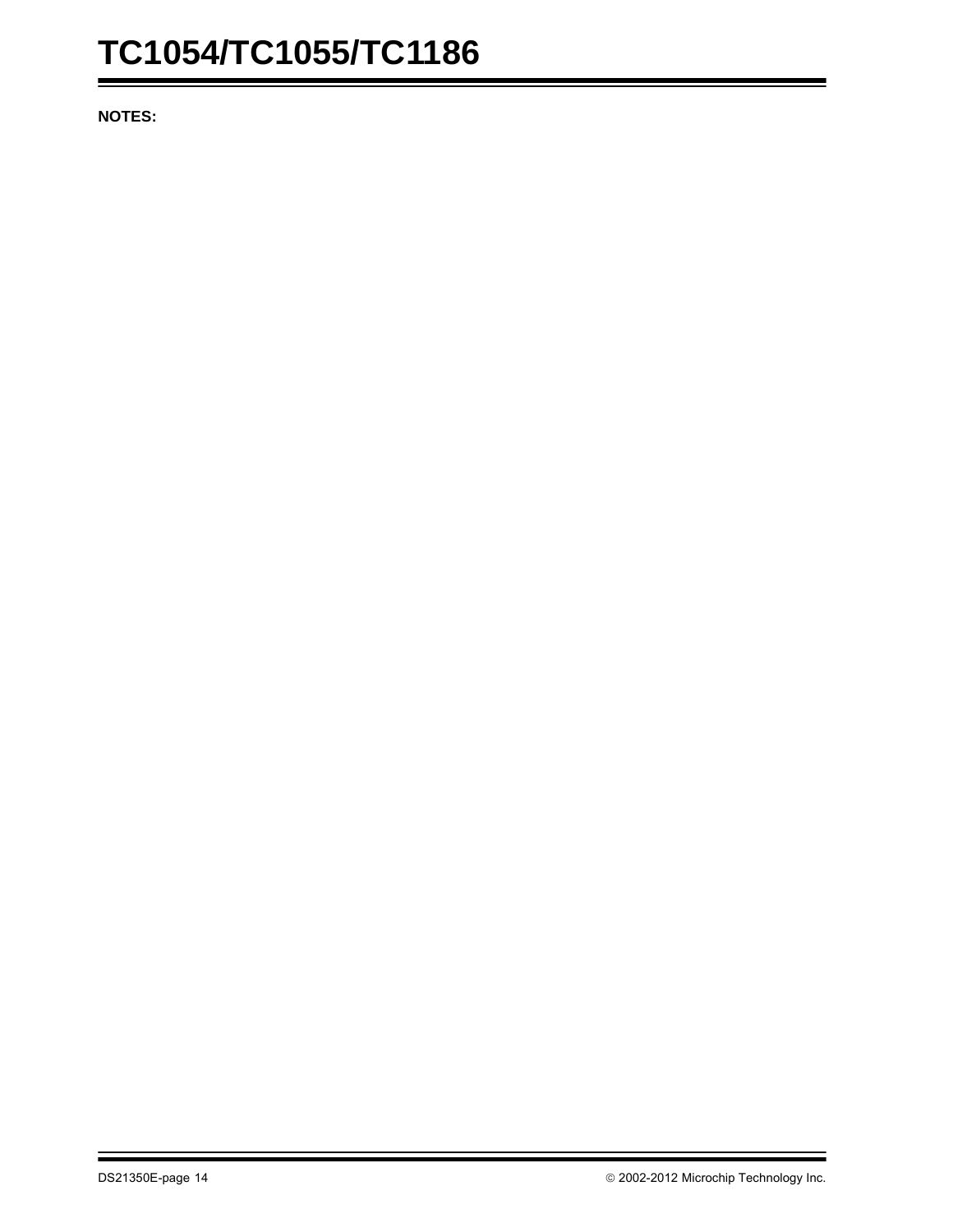### **APPENDIX A: REVISION HISTORY**

#### **Revision E (December 2012)**

The following is the list of modifications:

- 1. Updated the Input Voltage value in [Absolute](#page-1-10) [Maximum Ratings †](#page-1-10) section.
- 2. Updated [Section 6.0, Packaging Information.](#page-10-0)
- 3. Updated [Product Identification System.](#page-16-0)

#### **Revision D (February 2007)**

- Corrected standard output voltages on page 1 and in [Section , Product Identification System.](#page-16-0)
- Added  $T<sub>DELAY</sub>$  parameter in DC Characteristics table in [Section 1.0, Electrical Characteristics.](#page-1-9)
- Changes to [Figure 4-2](#page-8-2).
- [Section 6.0, Packaging Information](#page-10-0): Corrected SOT-23 Packaging Information.

#### **Revision C (March 2003)**

• Undocumented changes.

#### **Revision B (May 2002)**

• Undocumented changes.

#### **Revision A (March 2002)**

• Original Release of this Document.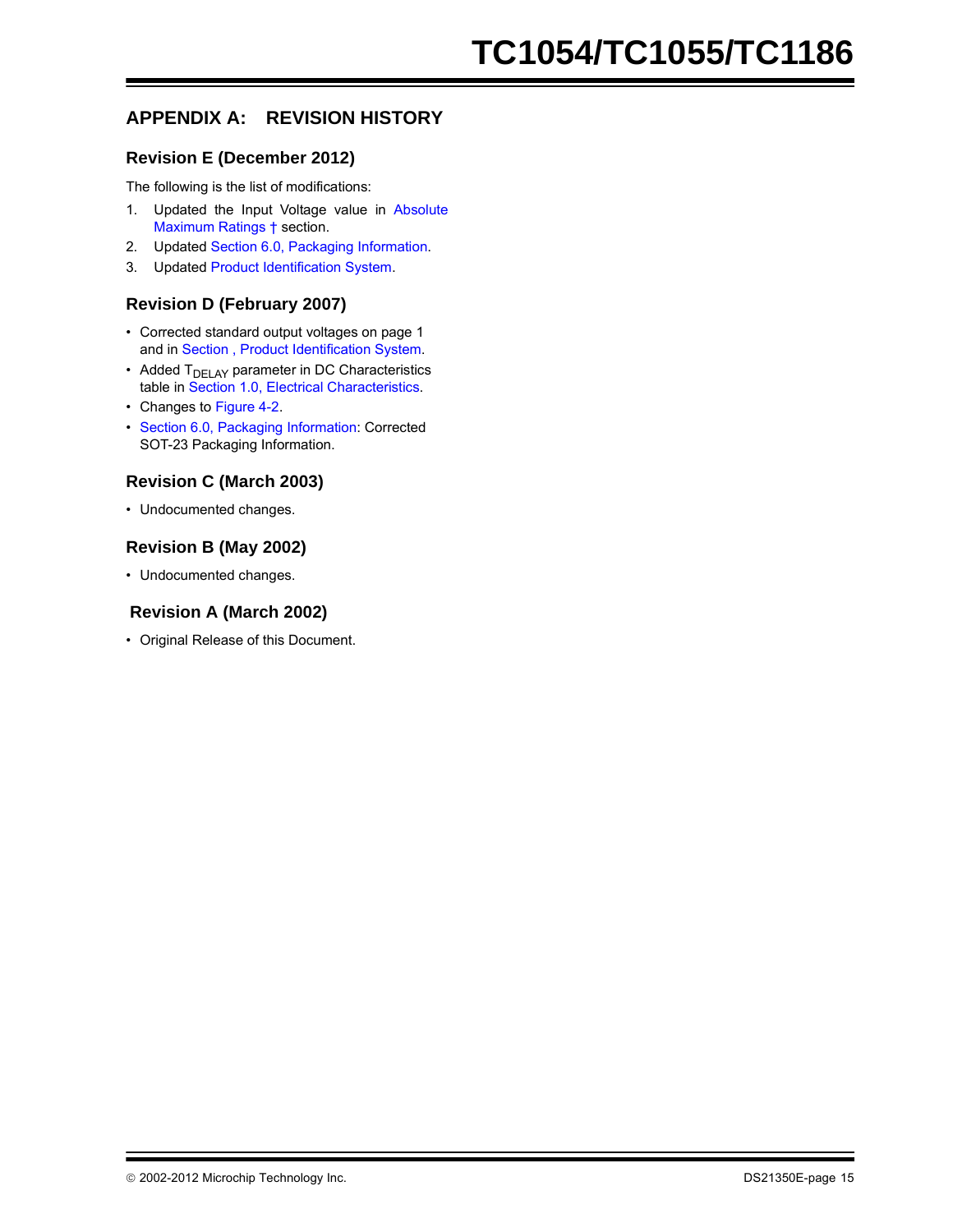**NOTES:**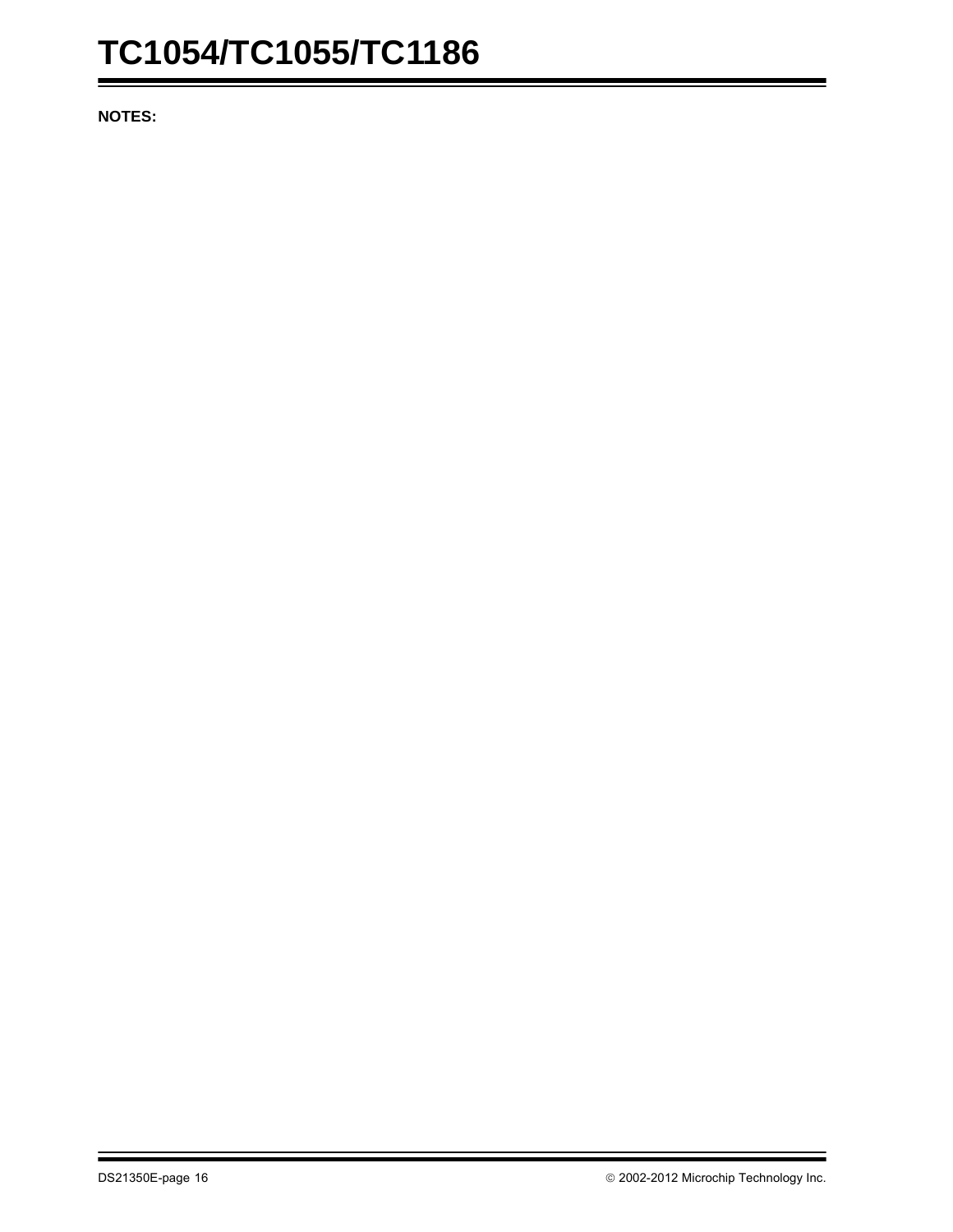#### <span id="page-16-0"></span>**PRODUCT IDENTIFICATION SYSTEM**

To order or obtain information, e.g., on pricing or delivery, refer to the factory or the listed sales office.

| <u>PART NO.</u><br><u>xxxxx</u><br><u>x.x</u><br>≚                                                               | <b>Examples:</b>                                                                                                 |
|------------------------------------------------------------------------------------------------------------------|------------------------------------------------------------------------------------------------------------------|
| <b>Device</b><br>Output<br>Package<br><b>Temperature</b>                                                         | a) TC1054-1.8VCT713:<br>1.8V LDO Regulator, Various<br>Temp., 5LD SOT-23 Package                                 |
| Voltage<br>Range                                                                                                 | 2.5V LDO Regulator, Various<br>b) TC1054-2.5VCT713:<br>Temp., 5LD SOT-23 Package                                 |
|                                                                                                                  | c) TC1054-2.6VCT713:<br>2.6V LDO Regulator, Various<br>Temp., 5LD SOT-23 Package                                 |
| Device:<br>TC1054: 50 mA LDO with Shutdown and ERROR output<br>TC1055: 100 mA LDO with Shutdown and ERROR output | d) TC1054-2.7VCT713:<br>2.7V LDO Regulator, Various<br>Temp., 5LD SOT-23 Package                                 |
| TC1186: 150 mA LDO with Shutdown and ERROR output                                                                | e) TC1054-2.8VCT713:<br>2.8V LDO Regulator, Various<br>Temp., 5LD SOT-23 Package                                 |
| Output Voltage *:<br>$1.8 =$<br>1.8V "Standard"                                                                  | f) TC1054-2.85VCT713:<br>2.85V LDO Regulator, Various<br>Temp., 5LD SOT-23 Package                               |
| $2.5 =$<br>2.5V "Standard"<br>$2.6 =$<br>2.6V "Standard"                                                         | g) TC1054-3.0VCT713:<br>3.0V LDO Regulator, Various                                                              |
| $2.7 =$<br>2.7V "Standard"<br>$2.8 =$<br>2.8V "Standard"                                                         | Temp., 5LD SOT-23 Package<br>h) TC1054-3.3VCT713:<br>3.3V LDO Regulator, Various                                 |
| $2.85 =$<br>2.85V "Standard"<br>$3.0 =$<br>3.0V "Standard"                                                       | Temp., 5LD SOT-23 Package<br>TC1054-3.6VCT713:<br>3.6V LDO Regulator, Various<br>i).                             |
| $3.3 =$<br>3.3V "Standard"<br>$3.6 =$<br>3.6V "Standard"                                                         | Temp., 5LD SOT-23 Package<br>4.0V LDO Regulator, Various<br>TC1054-4.0VCT713:<br>I)                              |
| $4.0 =$<br>4.0V "Standard"<br>$5.0 =$<br>5.0V "Standard"                                                         | Temp., 5LD SOT-23 Package<br>k) TC1054-5.0VCT713:<br>5.0V LDO Regulator, Various<br>Temp., 5LD SOT-23 Package    |
| *Contact factory for other output voltage options.                                                               | a) TC1055-1.8VCT713:<br>1.8V LDO Regulator, Various                                                              |
| Temperature Range: V<br>$= -40^{\circ}$ C to +125 <sup>°</sup> C (Various)                                       | Temp., 5LD SOT-23 Package<br>2.5V LDO Regulator, Various<br>b) TC1055-2.5VCT713:                                 |
| Package:<br>CT713 = Plastic Small Outline Transistor (SOT-23),                                                   | Temp., 5LD SOT-23 Package<br>c) TC1055-2.6VCT713:<br>2.6V LDO Regulator, Various                                 |
| Tape and Reel                                                                                                    | Temp., 5LD SOT-23 Package<br>d) TC1055-2.7VCT713:<br>2.7V LDO Regulator, Various                                 |
|                                                                                                                  | Temp., 5LD SOT-23 Package<br>e) TC1055-2.8VCT713:<br>2.8V LDO Regulator, Various                                 |
|                                                                                                                  | Temp., 5LD SOT-23 Package<br>f) TC1055-2.85VCT713:<br>2.85V LDO Regulator, Various                               |
|                                                                                                                  | Temp., 5LD SOT-23 Package<br>3.0V LDO Regulator, Various<br>g) TC1055-3.0VCT713:                                 |
|                                                                                                                  | Temp., 5LD SOT-23 Package<br>3.3V LDO Regulator, Various<br>h) TC1055-3.3VCT713:                                 |
|                                                                                                                  | Temp., 5LD SOT-23 Package<br>TC1055-3.6VCT713:<br>3.6V LDO Regulator, Various<br>i)<br>Temp., 5LD SOT-23 Package |
|                                                                                                                  | 4.0V LDO Regulator, Various<br>TC1055-4.0VCT713:<br>I)<br>Temp., 5LD SOT-23 Package                              |
|                                                                                                                  | 5.0V LDO Regulator, Various<br>k) TC1055-5.0VCT713:<br>Temp., 5LD SOT-23 Package                                 |
|                                                                                                                  | a) TC1186-1.8VCT713:<br>1.8V LDO Regulator, Various<br>Temp., 5LD SOT-23 Package                                 |
|                                                                                                                  | b) TC1186-2.5VCT713:<br>2.5V LDO Regulator, Various<br>Temp., 5LD SOT-23 Package                                 |
|                                                                                                                  | c) TC1186-2.6VCT713:<br>2.6V LDO Regulator, Various<br>Temp., 5LD SOT-23 Package                                 |
|                                                                                                                  | d) TC1186-2.7VCT713:<br>2.7V LDO Regulator, Various<br>Temp., 5LD SOT-23 Package                                 |
|                                                                                                                  | e) TC1186-2.8VCT713:<br>2.8V LDO Regulator, Various<br>Temp., 5LD SOT-23 Package                                 |
|                                                                                                                  | f) TC1186-2.85VCT713:<br>2.85V LDO Regulator, Various<br>Temp., 5LD SOT-23 Package                               |
|                                                                                                                  | 3.0V LDO Regulator, Various<br>g) TC1186-3.0VCT713:<br>Temp., 5LD SOT-23 Package                                 |
|                                                                                                                  | 3.3V LDO Regulator, Various<br>h) TC1186-3.3VCT713:<br>Temp., 5LD SOT-23 Package                                 |
|                                                                                                                  | i) TC1186-3.6VCT713:<br>3.6V LDO Regulator, Various<br>Temp., 5LD SOT-23 Package                                 |
|                                                                                                                  | i) TC1186-4.0VCT713:<br>4.0V LDO Regulator, Various<br>Temp., 5LD SOT-23 Package                                 |
|                                                                                                                  | 5.0V LDO Regulator, Various<br>k) TC1186-5.0VCT713:<br>Temp., 5LD SOT-23 Package                                 |
|                                                                                                                  |                                                                                                                  |
|                                                                                                                  |                                                                                                                  |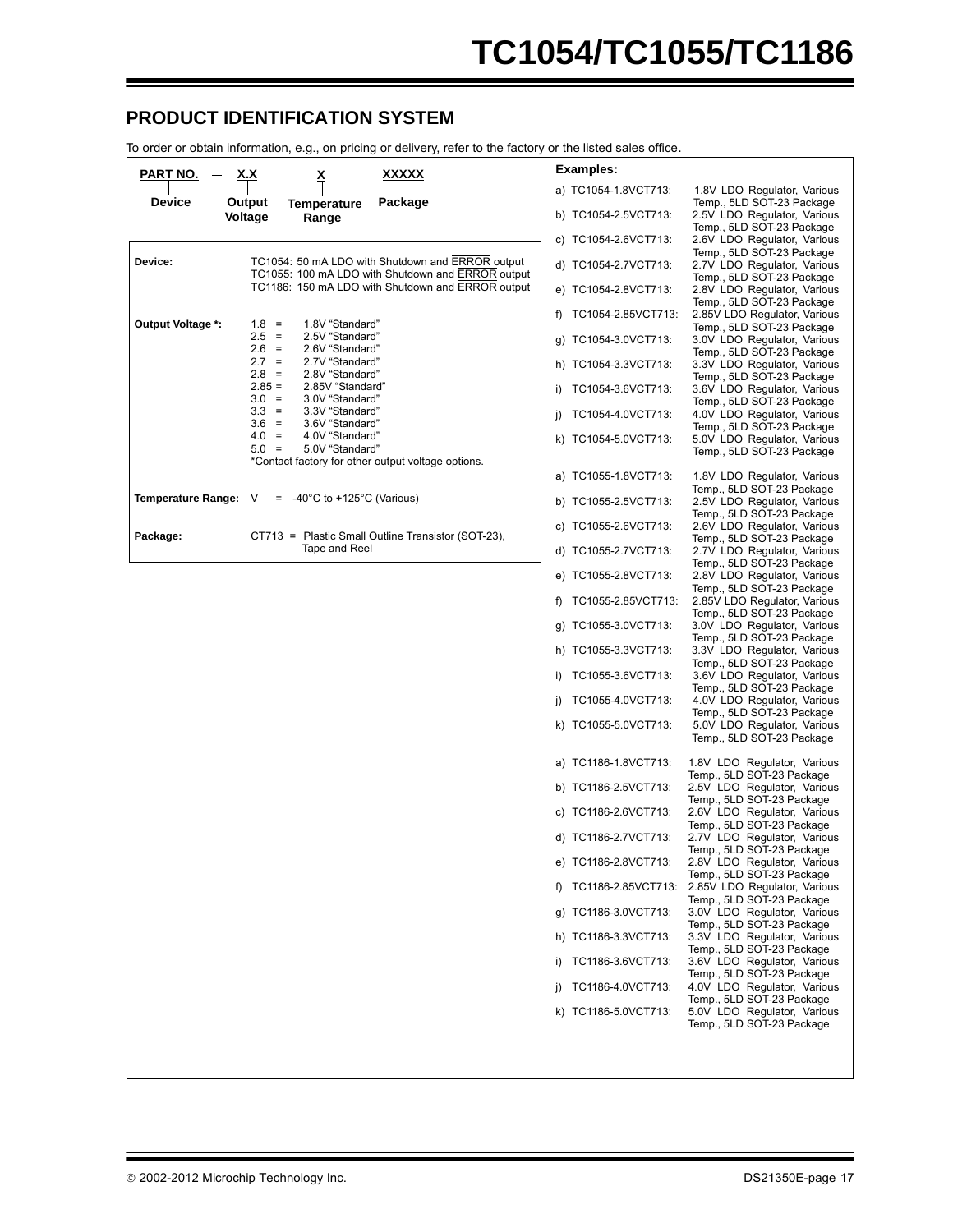**NOTES:**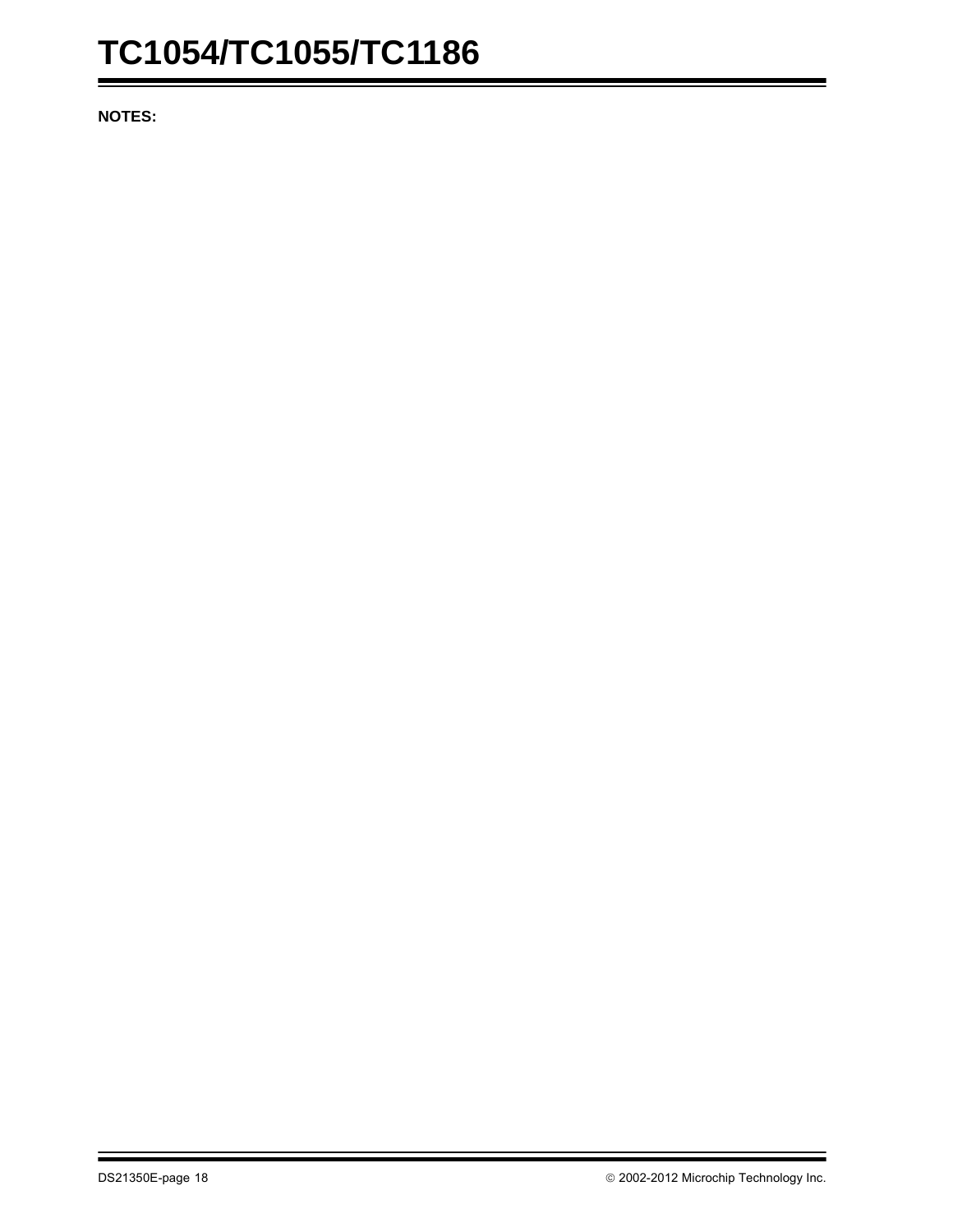#### **Note the following details of the code protection feature on Microchip devices:**

- Microchip products meet the specification contained in their particular Microchip Data Sheet.
- Microchip believes that its family of products is one of the most secure families of its kind on the market today, when used in the intended manner and under normal conditions.
- There are dishonest and possibly illegal methods used to breach the code protection feature. All of these methods, to our knowledge, require using the Microchip products in a manner outside the operating specifications contained in Microchip's Data Sheets. Most likely, the person doing so is engaged in theft of intellectual property.
- Microchip is willing to work with the customer who is concerned about the integrity of their code.
- Neither Microchip nor any other semiconductor manufacturer can guarantee the security of their code. Code protection does not mean that we are guaranteeing the product as "unbreakable."

Code protection is constantly evolving. We at Microchip are committed to continuously improving the code protection features of our products. Attempts to break Microchip's code protection feature may be a violation of the Digital Millennium Copyright Act. If such acts allow unauthorized access to your software or other copyrighted work, you may have a right to sue for relief under that Act.

Information contained in this publication regarding device applications and the like is provided only for your convenience and may be superseded by updates. It is your responsibility to ensure that your application meets with your specifications. MICROCHIP MAKES NO REPRESENTATIONS OR WARRANTIES OF ANY KIND WHETHER EXPRESS OR IMPLIED, WRITTEN OR ORAL, STATUTORY OR OTHERWISE, RELATED TO THE INFORMATION, INCLUDING BUT NOT LIMITED TO ITS CONDITION, QUALITY, PERFORMANCE, MERCHANTABILITY OR FITNESS FOR PURPOSE**.** Microchip disclaims all liability arising from this information and its use. Use of Microchip devices in life support and/or safety applications is entirely at the buyer's risk, and the buyer agrees to defend, indemnify and hold harmless Microchip from any and all damages, claims, suits, or expenses resulting from such use. No licenses are conveyed, implicitly or otherwise, under any Microchip intellectual property rights.

## **QUALITY MANAGEMENT SYSTEM CERTIFIED BY DNV**   $=$  **ISO/TS 16949** $=$

#### **Trademarks**

The Microchip name and logo, the Microchip logo, dsPIC, FlashFlex, KEELOQ, KEELOQ logo, MPLAB, PIC, PICmicro, PICSTART, PIC<sup>32</sup> logo, rfPIC, SST, SST Logo, SuperFlash and UNI/O are registered trademarks of Microchip Technology Incorporated in the U.S.A. and other countries.

FilterLab, Hampshire, HI-TECH C, Linear Active Thermistor, MTP, SEEVAL and The Embedded Control Solutions Company are registered trademarks of Microchip Technology Incorporated in the U.S.A.

Silicon Storage Technology is a registered trademark of Microchip Technology Inc. in other countries.

Analog-for-the-Digital Age, Application Maestro, BodyCom, chipKIT, chipKIT logo, CodeGuard, dsPICDEM, dsPICDEM.net, dsPICworks, dsSPEAK, ECAN, ECONOMONITOR, FanSense, HI-TIDE, In-Circuit Serial Programming, ICSP, Mindi, MiWi, MPASM, MPF, MPLAB Certified logo, MPLIB, MPLINK, mTouch, Omniscient Code Generation, PICC, PICC-18, PICDEM, PICDEM.net, PICkit, PICtail, REAL ICE, rfLAB, Select Mode, SQI, Serial Quad I/O, Total Endurance, TSHARC, UniWinDriver, WiperLock, ZENA and Z-Scale are trademarks of Microchip Technology Incorporated in the U.S.A. and other countries.

SQTP is a service mark of Microchip Technology Incorporated in the U.S.A.

GestIC and ULPP are registered trademarks of Microchip Technology Germany II GmbH & Co. & KG, a subsidiary of Microchip Technology Inc., in other countries.

All other trademarks mentioned herein are property of their respective companies.

© 2002-2012, Microchip Technology Incorporated, Printed in the U.S.A., All Rights Reserved.

Printed on recycled paper.

ISBN: 978-1-62076-721-4

*Microchip received ISO/TS-16949:2009 certification for its worldwide headquarters, design and wafer fabrication facilities in Chandler and Tempe, Arizona; Gresham, Oregon and design centers in California and India. The Company's quality system processes and procedures are for its PIC® MCUs and dsPIC® DSCs, KEELOQ® code hopping devices, Serial EEPROMs, microperipherals, nonvolatile memory and analog products. In addition, Microchip's quality system for the design and manufacture of development systems is ISO 9001:2000 certified.*